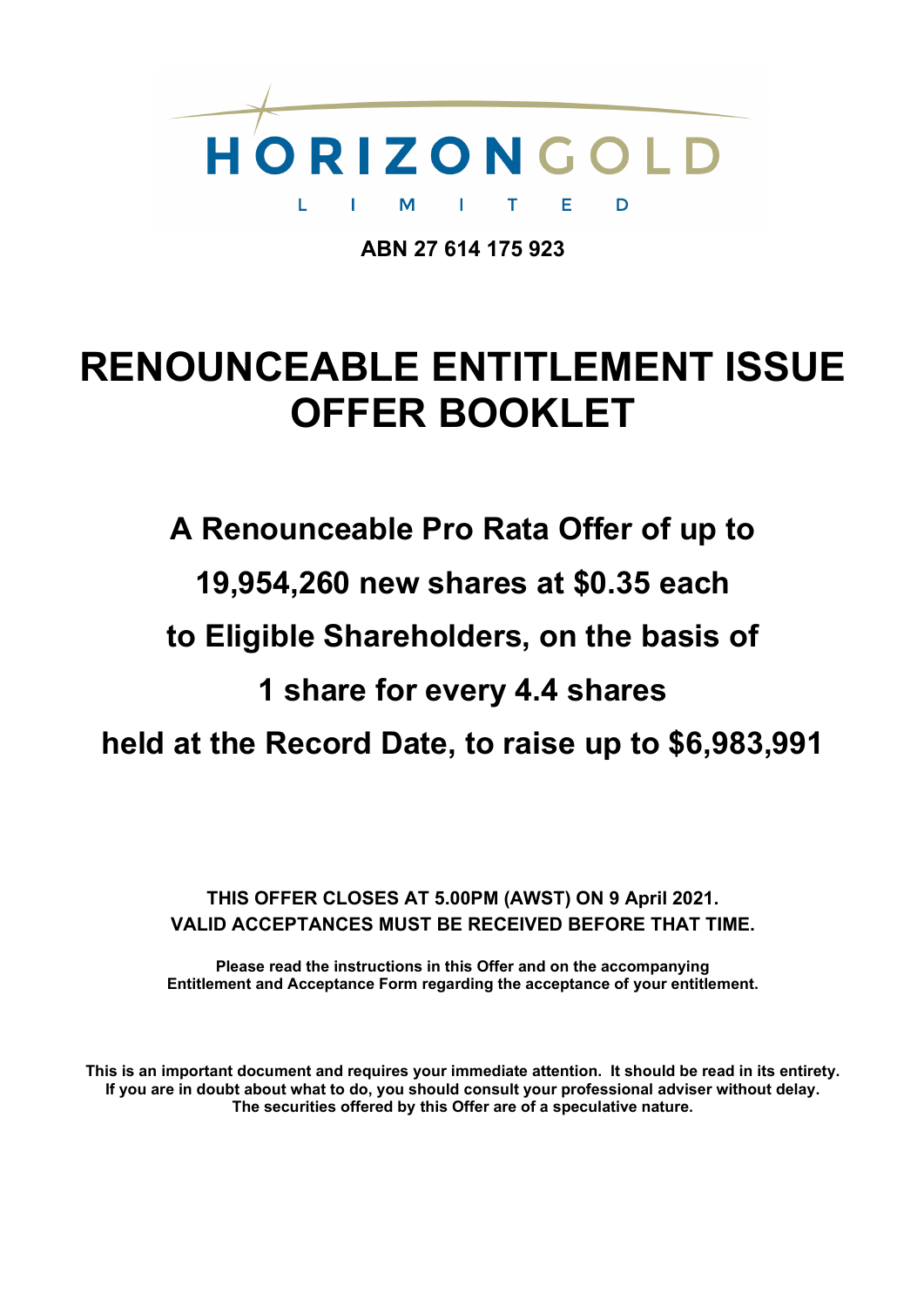# **TABLE OF CONTENTS**

Key Dates for the Offer

Letter from the Chairman

- 1. Introduction
- 2. Details of the Offer
- 3. Use of Funds
- 4. Risk Factors
- 5. Effect of the Offer
- 6. Action Required by Shareholders
- 7. Defined Terms

# **TIMETABLE FOR THE OFFER**

| Announcement of Offer and lodgement of Appendix 3B and Notice under<br>section 708AA of the Corporations Act | 10 March 2021                             |
|--------------------------------------------------------------------------------------------------------------|-------------------------------------------|
| Securities quoted on an "ex" basis and rights trading starts on a deferred<br>settlement basis               | 15 March 2021                             |
| Record Date for eligibility under the Offer                                                                  | 16 March 2021                             |
| Offer opens and Offer Document and Entitlement and Acceptance Form<br>despatched to Eligible Shareholders    | 19 March 2021                             |
| Entitlements trading ends                                                                                    | 31 March 2021                             |
| New Shares under the Offer commence trading on ASX on deferred<br>settlement basis                           | 1 April 2021                              |
| Offer closes                                                                                                 | 5.00pm (Perth<br>time) on 9 April<br>2021 |
| Notification to ASX of shortfall (if any)                                                                    | 14 April 2021                             |
| Anticipated date for the issue of the New Shares                                                             | 16 April 2021                             |
| Dispatch of holding statements and commencement of trading on ASX on a<br>normal settlement basis            | 19 April 2021                             |

Subject to the ASX Listing Rules, the directors reserve the right to extend the Closing Date for the Offer. Any extension of the Closing Date will have a consequential effect on the anticipated date for issue of the shares. The commencement of quotation of New Shares is subject to confirmation from ASX.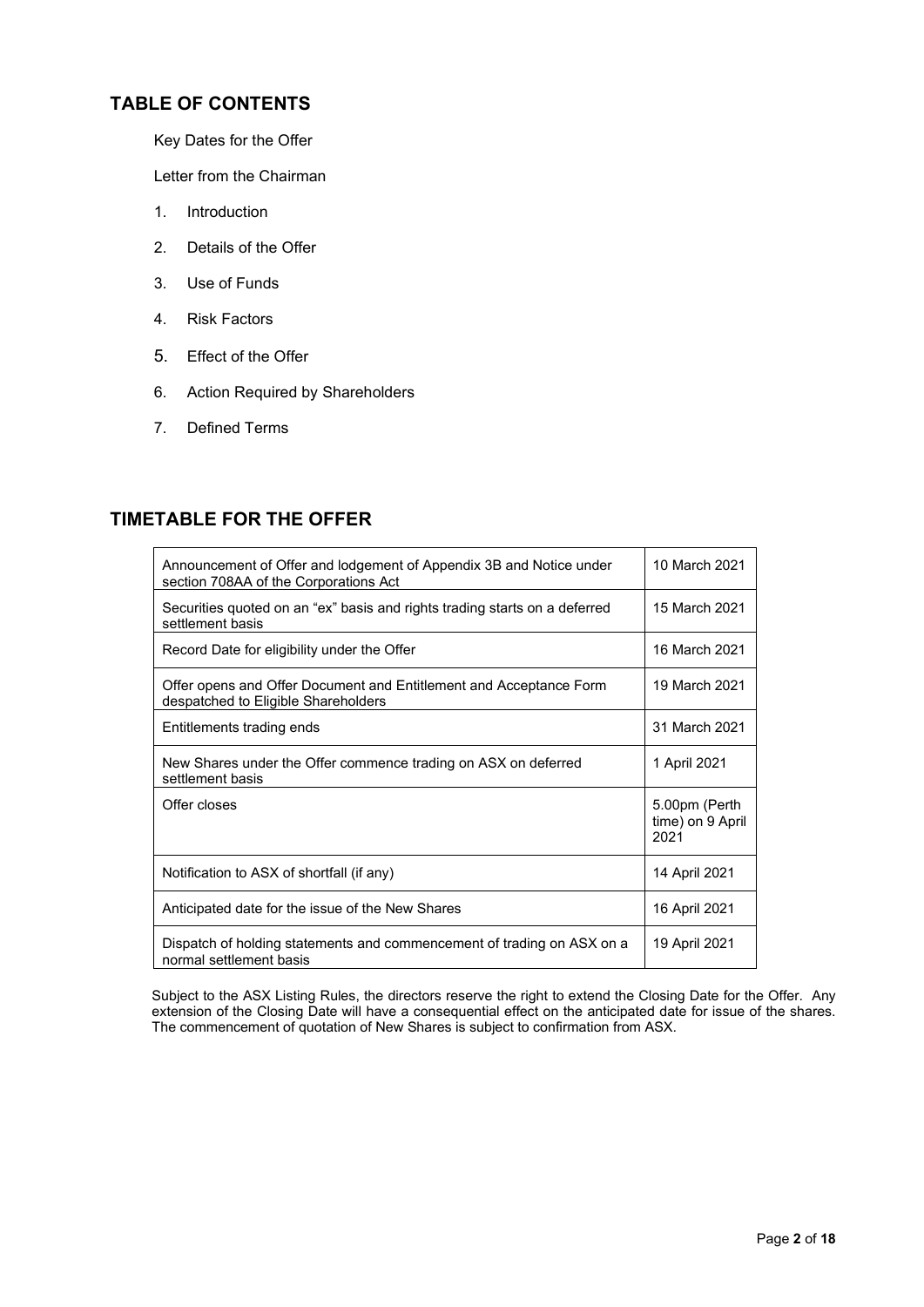

ABN 27 614 175 923

# **LETTER FROM THE CHAIRMAN**

10 March 2021

Dear Shareholder

On behalf of the Directors of Horizon Gold Limited (ASX: HRN) (**Horizon** or the **Company**), I invite you to make a further investment in your Company.

The Company is pleased to offer Eligible Shareholders a 1:4.4 renounceable pro-rata entitlement offer of fully paid ordinary shares at an issue price of \$0.35 per share to issue 19,954,260 shares (**New Shares**) to raise gross proceeds up to \$6,983,991.

**I am pleased to advise that the Company's major shareholder, Zeta Resources Limited, and the Directors of Horizon, all intend to take up their Entitlements in full for a combined amount of \$5,022,359.**

Horizon's 100% owned Gum Creek Gold Project (**Gum Creek or Project**) presents as an attractive gold investment opportunity with excellent potential to increase the current 1.36Moz Au resource base through further exploration. The project covers over 620 square kilometres of continuous tenure within the Gum Creek greenstone belt, located about 120 kilometres southeast of Meekatharra.

Gum Creek has a number of positive key attributes which underpin this opportunity:

- A JORC compliant gold mineral resource estimated to contain 18.59 million tonnes averaging 2.28g/t for **1.36 million ounces** on granted Mining and Exploration Leases<sup>1</sup>;
- **More than 30 historic open pit and three underground gold mines** within the tenure which have been subject to minimal modern exploration near mine or at depth;
- **Brownfields and Greenfields exploration opportunities** along 80 kilometres of fertile strike;
- Historically underexplored with around 65% of the drill holes at Gum Creek less than 50m deep;
- **Horizon is planning a major drill program with +40 walk-up drill targets already identified;** and
- **Significant infrastructure** in place which includes; a 100-person camp, a 600ktpa CIL processing facility (needing refurbishment) a tailings storage facility, operating air strip, haul road network and ownership of the Gidgee Pastoral Lease covering the majority of the Project area.

The Company has recently completed a thorough geological targeting review of previous work at Gum Creek. The review has confirmed the significant exploration opportunity and future development potential of the Project, outlining more than 40 drill targets across the Project area.

The management team is implementing a strategy to deliver further value for Shareholders through the safe execution of cost effective exploration programs aimed at growing the existing gold resource base and increasing development optionality. An estimated 15,000m of initial drilling is planned across the top 10 ranked targets and a further 25,000m of drilling across selected targets. This drilling will commence early in the June Quarter 2021.

The Offer provides Eligible Shareholders the opportunity to increase their investment in Horizon and will provide additional funding for the Company to deliver on the next phase of its growth strategy.

Funds raised from the Offer will be used to undertake multiple drilling programs on both greenfields and brownfields targets, further assess the resource development opportunities at Gum Creek and for general working capital purposes.

Accompanying this Offer Booklet is your personalised Entitlement and Acceptance Form which details your entitlement and sets out the instructions for participating in the issue.

<span id="page-2-0"></span><sup>1</sup> As disclosed to ASX on 12 February 2021 in the announcement titled "Gum Creek Gold Project Resource Update Addendum" to which the Company confirms there has been no changes.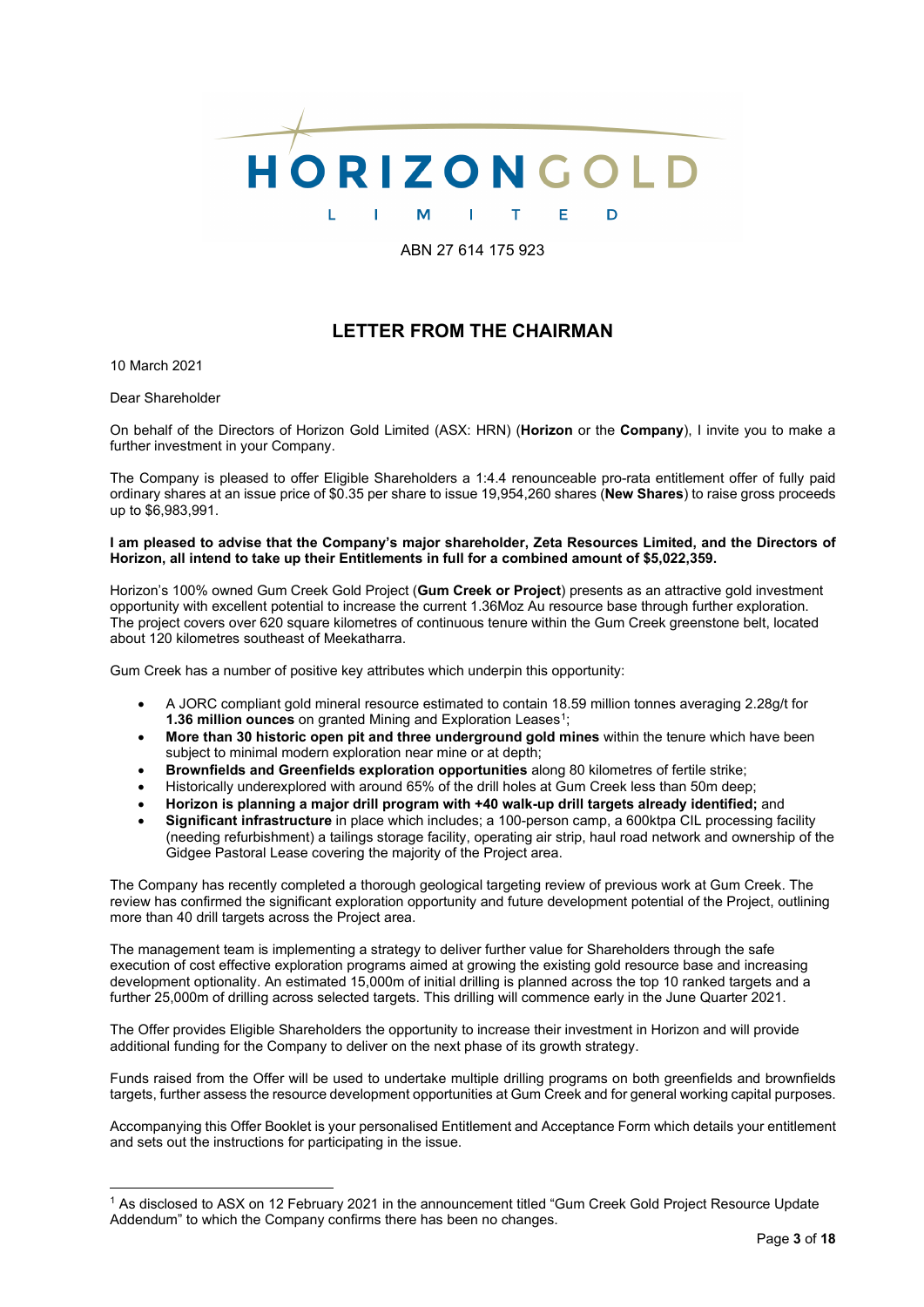Accordingly, I encourage your participation in the Offer. Please note the Closing Date of **9 April 2021.** Should you wish to discuss any aspect of this capital raising please do not hesitate to contact myself, my fellow Directors or the Company Secretary, Trevor O'Connor on +61 (8) 9336 3388.

Yours faithfully

**Peter Sullivan** *Chairman*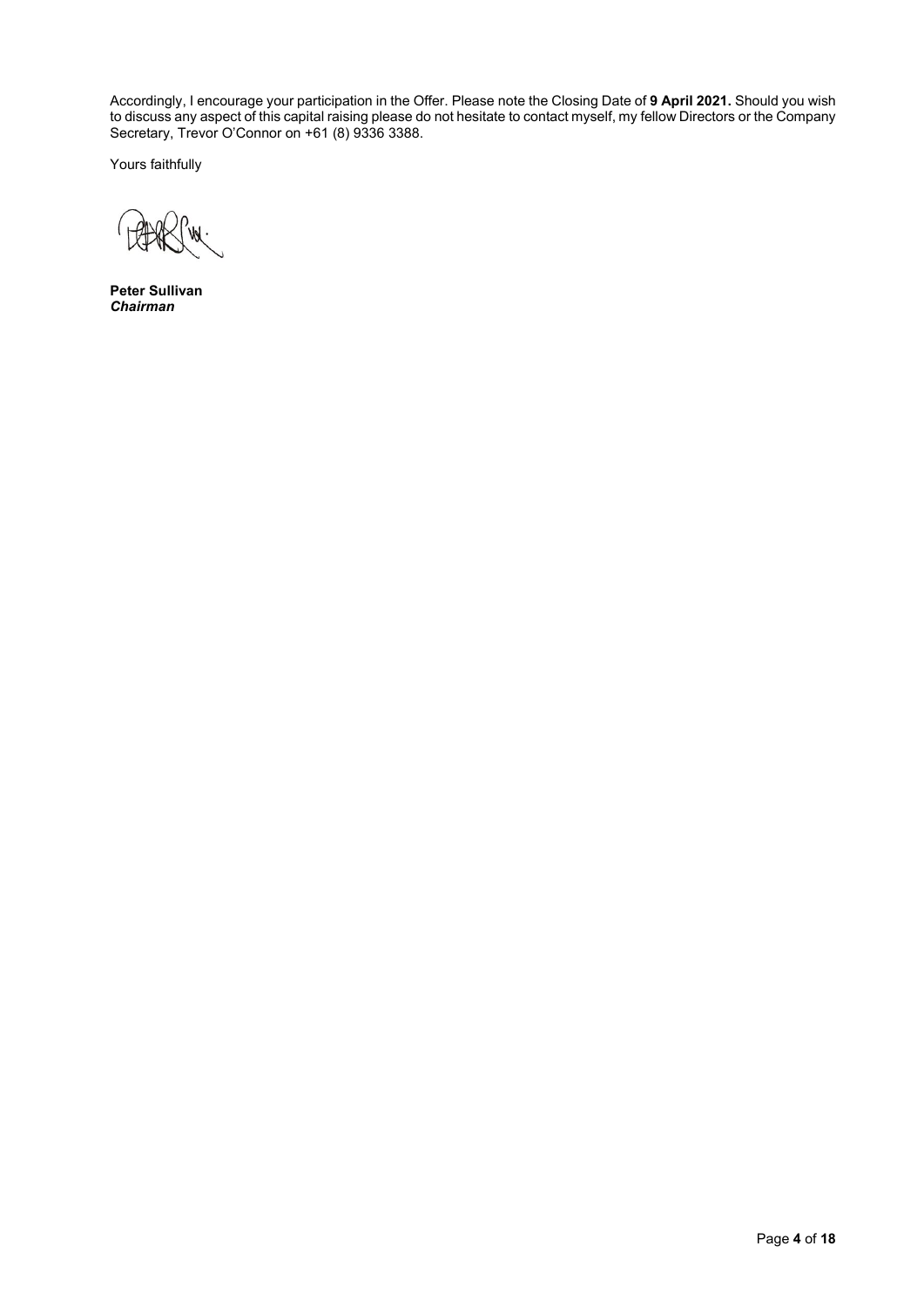# **1. Introduction**

Horizon Gold Limited (**Horizon Gold** or the **Company**) is making a renounceable pro-rata offer of Shares to Eligible Shareholders, with a registered address in Australia, New Zealand or Bermuda at the Record Date to raise up to \$6,983,991 before costs. This Offer Document has been prepared by Horizon Gold and was lodged with ASX on 10 March 2021. ASX takes no responsibility for the content of this Offer Document.

This is an important document and requires your immediate attention. It should be read in its entirety.

The Offer is being made under section 708AA of the Corporations Act (as modified by ASIC Corporations (Non-Traditional Rights Issues) Instrument 2016/84) for the offer of New Shares without disclosure to investors under Part 6D.2 of the Corporations Act. This document is not a prospectus and does not contain all of the information that would ordinarily be contained in a prospectus, or which may be required by an investor in order to make an informed investment decision regarding, or about the rights attaching to, New Shares.

Shareholders should be aware that investment in Horizon Gold involves many risks which may be higher than risks associated with investments in other companies. Investors should consider an investment in Horizon Gold highly speculative and refer to Sectio[n 5](#page-9-0) for details of the key risks applicable to an investment in the Company. Horizon Gold has lodged notices with ASX in compliance with its continuous disclosure obligations under the Corporations Act and the Listing Rules. You can view Horizon Gold's recent announcements on the ASX website www.asx.com.au. If you are in doubt what to do or whether to accept the Offer you should consult your stockbroker, accountant, solicitor or other professional adviser without delay.

No person is authorised to give any information or to make any representation in connection with the Offer which is not contained in this Offer Document. Any information or representation not so contained may not be relied on as having been authorised by Horizon Gold in connection with the Offer.

# **No updates to Offer Document**

The information in this Offer Document may not be complete and may be changed, modified or amended at any time by the Company, and is not intended to, and does not, constitute representations and warranties of the Company. Neither the Company, nor any other advisor of the Company intends to update this Offer Document or accepts any obligation to provide the recipient with access to information or to correct any additional information or to correct any inaccuracies that may become apparent in the Offer Document or in any other information that may be made available concerning the Company. Potential investors should conduct their own due diligence investigations regarding the Company.

#### **Notice to nominees and custodians**

Shareholders resident in Australia, New Zealand or Bermuda holding Shares on behalf of persons who are resident in other jurisdictions are responsible for ensuring that taking up any New Shares does not breach regulations in the relevant jurisdiction. Return of a duly completed Entitlement and Acceptance Form will be taken by the Company to constitute a representation that there has been no breach of those regulations.

# <span id="page-4-1"></span>**2. Details of Offer**

# **2.1 Offer**

Horizon Gold is making a renounceable pro-rata offer of New Shares each at an issue price of \$0.35 to persons registered as the holder of Shares on the Record Date whose registered address is in Australia, New Zealand<sup>[2](#page-4-0)</sup> or Bermuda (**Eligible Shareholders**) on the basis of one (1) share for every four point four (4.4) Shares held at the Record Date (**Offer**). Where the determination of the Entitlement of any Eligible Shareholder results in a fraction of a share, such fraction will be rounded down to the nearest whole share.

Horizon Gold will accept Entitlement and Acceptance Forms until 5.00pm WST on the Closing Date in the timetable set out on page 2 of this Offer Document or such other date as the Directors in their absolute discretion shall determine, subject to the requirements of the Listing Rules.

<span id="page-4-0"></span><sup>&</sup>lt;sup>2</sup>Please note that, pursuant to the Securities Act (Overseas Companies) Exemption Notice 2002, those New Zealand shareholders at the Record Date who cease to hold shares between that date and the date on which the Offer opens (19 March 2021) are no longer eligible to participate in the Offer.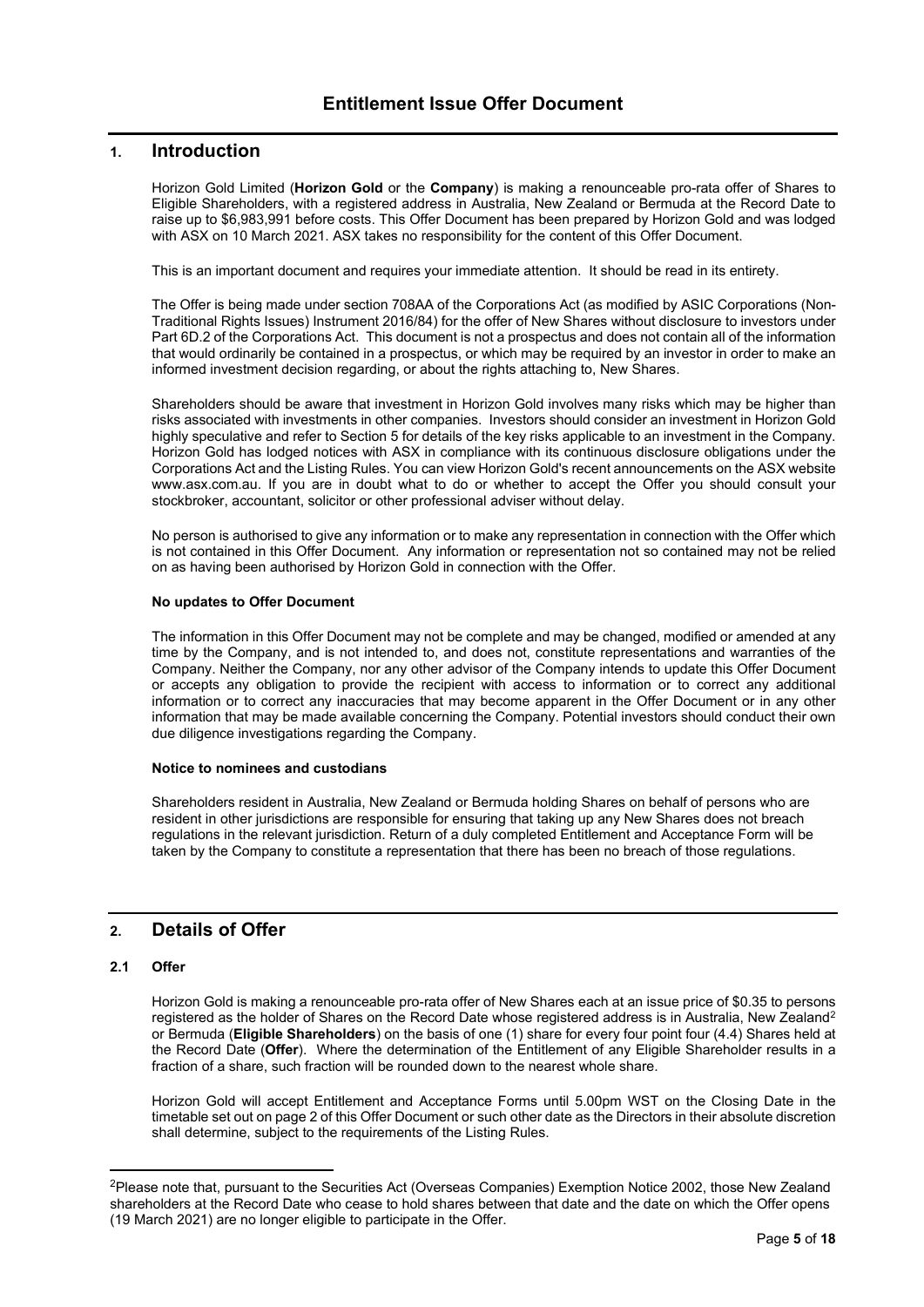The number of New Shares to which you are entitled (**Entitlement**) is shown on the Entitlement and Acceptance Form accompanying this Offer. You may accept the Offer only by applying for shares on a personalised Entitlement and Acceptance Form sent with this Offer Document.

You may accept all or only part of your Entitlement. If you decide not to accept your Entitlement you can renounce (sell) the entitlement (refer Section [2.3\)](#page-5-0). If the Entitlement is not accepted or renounced, it will lapse and may be placed by the Directors as Shortfall securities in accordance with Section [2.4.](#page-5-1)

Acceptance of a completed Entitlement and Acceptance Form by Horizon Gold creates a legally binding contract between the applicant and Horizon Gold for the number of shares accepted or deemed to be accepted by the applicant. The Entitlement and Acceptance Form does not need to be signed by the applicant to be legally binding. The Offer and contract formed on acceptance are governed by the applicable law of Western Australia.

If the Entitlement and Acceptance Form is not completed correctly it may still be treated as valid. The Directors' decision as to whether to treat the acceptance as valid and how to construe, amend or complete the Entitlement and Acceptance Form is final.

New Shares offered by this Offer Document are expected to be issued, and security holder statements dispatched, on the date specified in the timetable on page 2 of this Offer Document.

It is the responsibility of applicants to determine the number of New Shares allotted and issued to them prior to trading in any New Shares. Applicants who sell New Shares before they receive their holding statements will do so at their own risk.

# **2.2 Ranking of New Shares**

The New Shares issued under the Offer will be fully paid and rank equally with all existing Shares.

# <span id="page-5-0"></span>**2.3 Entitlement trading**

Entitlements are renounceable, which means that Eligible Shareholders may sell or transfer all or any part of their Entitlement in order to realise the value which may attach to their Entitlement. Entitlement trading is expected to commence on 15 March 2021 and conclude on 31 March 2021.

There is no guarantee that there will be a liquid market in traded Entitlements. A lack of liquidity may impact your ability to sell your Entitlements on ASX and the price you may be able to achieve.

# <span id="page-5-1"></span>**2.4 Shortfall Shares**

The Company reserves the right to allocate Entitlements not applied for by any Eligible Shareholders in accordance with this Offer Document (**Shortfall Shares**) at its absolute discretion (including to third parties who are not Shareholders), subject to the Corporations Act and Listing Rules. The Company intends to apply the following allocation policy when allocating Shortfall Shares:

- (a) the Shortfall Shares will only be issued to the extent there are sufficient new shares from eligible shareholders who do not take up their full entitlements or from new shares that would have been offered to ineligible shareholders if they had been entitled to participate in the Offer;
- (b) where the directors consider it is in the best interests of the Company to allocate any portion of the Shortfall Shares to a particular applicant or to particular applicants in order to maximise the total funds raised from the Offer, the directors may do so;
- (c) subject to the above, the directors will generally endeavour to allocate the Shortfall Shares in a manner which is fair to applicants;
- (d) the directors will not allocate or issue Shortfall Shares, where it is aware that to do so would result in a breach of the Corporations Act, the Listing Rules or any other relevant legislation or law;
- (e) applications for Shortfall Shares may be scaled back on a pro rata basis, which will be applied by the Company at the Company's discretion; and
- (f) the directors may reject any application for Shortfall Shares or allocate fewer Shortfall Shares than applied for by applicants, in which case any excess application money will be refunded without interest.

In accordance with Listing Rule 7.2 (Exception 3), any Shortfall Shares will be issued within three months of the Closing Date, on terms no more favourable than the terms of the Offer and will not count towards the Company's 15% threshold under Listing Rule 7.1.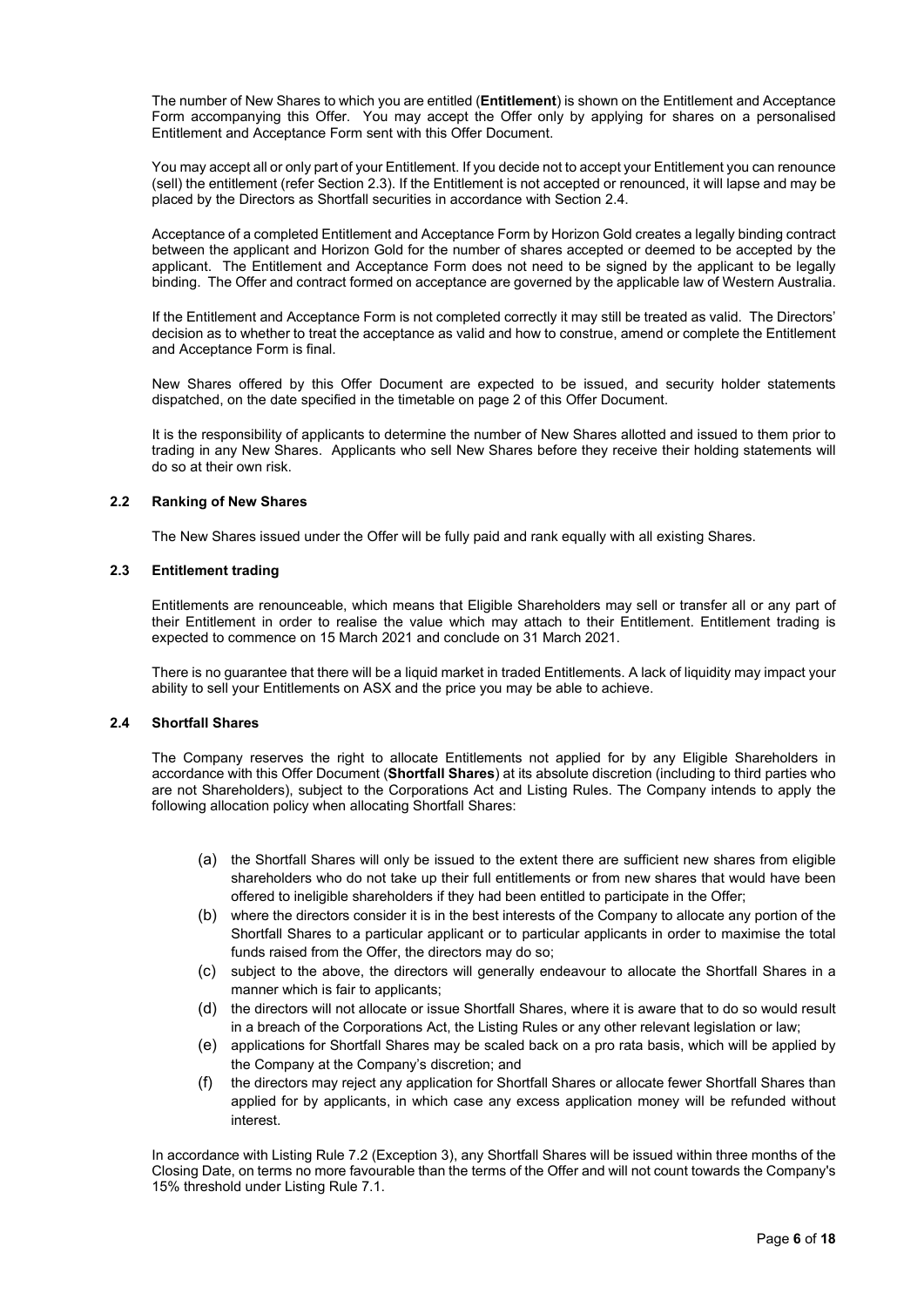# **2.5 ASX quotation and Deferred Settlement Trading**

Application will be made to ASX for the official quotation of the New Shares to be issued under the Offer. If permission is not granted by ASX for the official quotation of the New Shares to be issued under the Offer, Horizon Gold will repay, as soon as practicable, without interest, all Application Monies received pursuant to the  $Offer$ 

There will be trading of shares on a deferred settlement basis. Trading of the New Shares will, subject to ASX approval, occur on or about the date specified in the timetable on page 2 of this Offer Document.

#### **2.6 Taxation implications**

The Directors do not consider it appropriate to give Shareholders advice regarding the taxation consequences of the Offer under this Offer Document. Horizon Gold, its advisers and its officers do not accept any responsibility or liability for any such taxation consequences to Shareholders. As a result, Eligible Shareholders should consult their professional tax adviser in connection with the Entitlements under this Offer Document.

#### **2.7 Overseas shareholders**

This Offer Document does not constitute an offer in any place in which, or to any person to whom, it would not be lawful to make such an offer. It is intended only to make an offer to Shareholders with a registered address in Australia, New Zealand or Bermuda. The Company has formed this view after an examination of its register of members which reveals that approximately 99% of Shareholders have a registered address in either Australia, New Zealand or Bermuda and will be eligible to participate in the offer.

Therefore, the Company is of the view that it is unreasonable to make an offer to Shareholders with a registered address outside of Australia, New Zealand and Bermuda (**Ineligible Shareholders**) having regard to:

- (a) the number of Shareholders with a registered address outside of Australia, New Zealand and Bermuda;
- (b) the number and value of the Entitlements to be offered to Shareholders with a registered address outside of Australia, New Zealand and Bermuda; and
- (c) the cost of complying with the legal requirements and requirements of regulatory authorities in the overseas jurisdictions.

The distribution of this Offer Document in jurisdictions outside Australia, New Zealand and Bermuda may be restricted by law and persons who come into possession of this Offer Document should seek advice on and observe any of these restrictions. Failure to comply with these restrictions may violate securities laws. Applicants who are resident in countries other than Australia, New Zealand or Bermuda should consult their professional advisers as to whether any governmental or other consents are required or whether any other formalities need to be considered and followed.

The Offer to New Zealand investors is being made pursuant to the New Zealand Securities Act (Overseas Companies) Exemption Notice 2002.

No person is authorised to give information or to make any representation in connection with this Offer Document which is not contained in the Offer Document. Any information or representation not so contained may not be relied on as having been authorised by the Company in connection with this Offer Document.

In making representations in this Offer Document regard has been had to the fact that the Company is a disclosing entity for the purposes of the Corporations Act and certain matters may reasonably be expected to be known to investors and professional advisers whom potential investors may consult.

Persons who are not Shareholders on the Record Date are not entitled to apply for any New Shares.

# **Appointment of Nominee**

The Company has appointed Berne No 132 Nominees Pty Ltd to act as nominee (**Nominee**) for the Ineligible Shareholders to arrange for the sale of the entitlements which would have been offered to them had they been eligible to participate in the Offer.

If there is a viable market for entitlements and a premium over the expenses of their sale can be made, the Nominee will arrange the sale of the entitlements which would have been attributable to Ineligible Shareholders. The Nominee will distribute to the Company's share registry or to the Company directly the net proceeds (if any) of the sale of Entitlements of Ineligible Shareholders in proportion to each Ineligible Shareholder's Entitlements at the Record Date.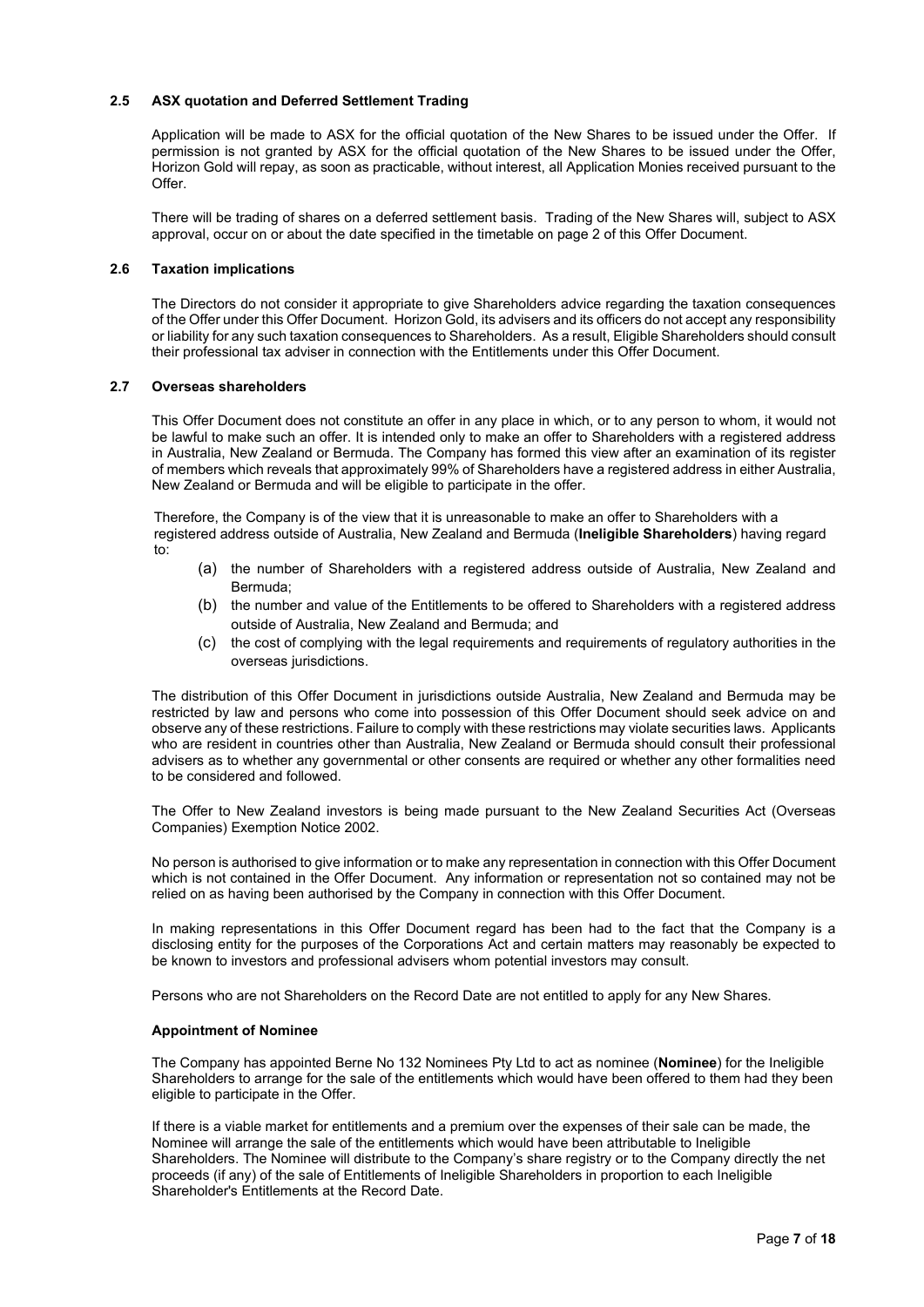The Nominee will have absolute and sole discretion to determine the price for which the Entitlements of Ineligible Shareholders may be sold so that a premium over the expenses of their sale can be made, as well as the timing and manner of such sale. Neither the Company nor the Nominee will be subject to any liability to Ineligible Shareholders for failure to sell the Entitlements of Ineligible Shareholders or to sell them at a particular price.

If, as a result of the Nominee offering to sell or being invited to sell the Entitlements of Ineligible Shareholders, the Nominee forms the reasonable opinion that there is not a viable market for the Entitlements or a surplus of sale proceeds over expenses from the sale cannot be obtained for the Entitlements that would otherwise have been offered to the Ineligible Shareholders then the Entitlements will be allowed to lapse. In such circumstances, no money will be payable to Ineligible Shareholders and the Ineligible Shareholders will be informed accordingly in writing.

#### **2.8 Foreign Selling Restrictions**

The information has been prepared to comply with the requirements of the securities laws of Australia.

The Offer Booklet does not constitute an offer in any jurisdiction in which, or to any person to whom, it would not be lawful to make such an offer. No action has been taken to register or qualify the Offer, the Entitlements, or the New Shares, or otherwise permit the public offering of the New Shares, in any jurisdiction other than Australia, New Zealand and Bermuda.

The distribution of this information (including an electronic copy) outside Australia, New Zealand and Bermuda may be restricted by law. If you come into possession of this information, you should observe such restrictions and should seek your own advice on such restrictions.

#### **New Zealand**

The Entitlements and the New Shares are not being offered or sold to the public in New Zealand other than to Shareholders with registered addresses in New Zealand to whom the offer of these securities is being made with reliance on the Financial Markets Conduct Act 2013 (New Zealand) and the Financial Markets Conduct (Incidental Offers) Exemption Notice 2016 (New Zealand).

This document contains an offer to Eligible Shareholders of continuously quoted securities and has been prepared in compliance with Australian law and has not been registered, filed with or approved by and New Zealand regulatory authority. This document is not a product disclosure statement under New Zealand law and is not required to, and may not, contain all the information that a product disclosure statement under New Zealand law is required to contain.

#### **Bermuda**

No offer or invitation to subscribe for New Shares may be made to the public in Bermuda. The New Shares will be offered in Bermuda only to existing shareholders of the Company. No invitation is being made to persons resident in Bermuda for exchange control purposes to subscribe for New Shares.

Nominees and custodians may not distribute this document, and may not permit any beneficial shareholder to participate in the Offer, in any country outside Australia, New Zealand and Bermuda except, with the consent of the Company, to beneficial shareholders resident in certain other countries where the Company may determine it is lawful and practical to make the Offer.

#### **2.9 Directors' intentions**

The Directors have confirmed that they intend to take up their Entitlements in full.

#### **2.10 Privacy**

Horizon Gold collects information about each applicant provided on an Entitlement and Acceptance Form for the purposes of processing the application and, if the application is successful, to administer the applicant's security holding in Horizon Gold.

By submitting an Entitlement and Acceptance Form, each applicant agrees that Horizon Gold may use the information provided by an applicant on the Entitlement and Acceptance Form for the purposes in this privacy disclosure statement and may disclose it for those purposes to the share registry, Horizon Gold's related bodies corporate, agents, contractors and third party service providers, including mailing houses and professional advisers, and to ASX and regulatory authorities.

If you do not provide the information required on the Entitlement and Acceptance Form, Horizon Gold may not be able to accept or process your application.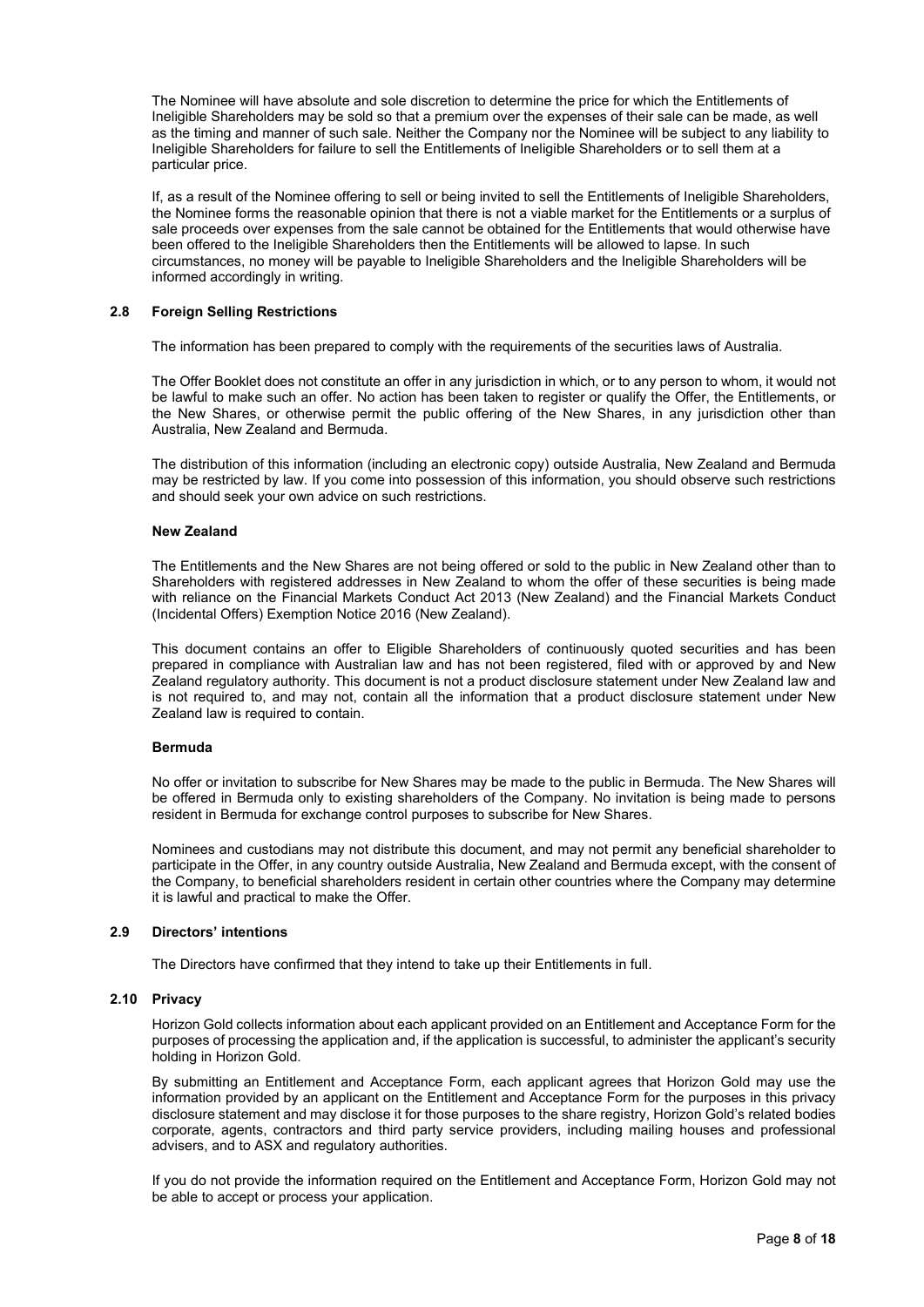An applicant has a right to gain access to the information that Horizon Gold holds about that person subject to certain exemptions under law. A fee may be charged for access. Access requests must be made in writing to Horizon Gold's registered office.

#### **2.11 Representations by Applicants**

By completing and returning your personalised Entitlement and Acceptance Form with the requisite Application Monies or making a payment by BPAY, you will also be deemed to have acknowledged, represented and warranted for yourself and on behalf of each person on whose account you are acting that you and/or they:

- a) have read and understood this Offer Document and your personalised Entitlement and Acceptance Form;
- b) are an Eligible Shareholder and are not in the United States and are not a person (including nominees or custodians) acting for the account or benefit of a person in the United States and are not otherwise a person to whom it would be illegal to make an offer or an issue of New Shares under the Offer;
- c) acknowledge that the New Shares have not been, and will not be, registered under the US Securities Act or under the laws of any other jurisdiction outside Australia, New Zealand or Bermuda;
- d) have not and will not send any materials relating to the Offer to any person in the United States or to any person (including nominees or custodians) acting for the account or benefit of a person in the United States;
- e) agree to be bound by the terms of the Offer set out in this Offer Document;
- f) represent and warrant that all details and statements in the Entitlement and Acceptance Form are completed and accurate;
- g) are over 18 years of age and have full legal capacity and power to perform all your rights and obligations under the Entitlement and Acceptance Form;
- h) authorise the Company and its respective officers or agents, to do anything on your behalf necessary for the New Shares to be issued to you, including to act on instructions of the Company's Share Registry using the contact details set out in the Entitlement and Acceptance Form;
- i) authorise the Company to register you as the holder(s) of New Shares allotted to you;
- j) were the registered owner(s) at the Record Date of the Shares indicated on your personalised Entitlement and Acceptance Form as being held by you on the Record Date;
- k) acknowledge that this Offer Document is not a prospectus, does not contain all the information that you may require to assess an investment in the Company and is given in the context of the Company's past and ongoing continuous disclosure announcements to ASX;
- l) acknowledge the major risks contained in Section 4 of this Offer Document;
- m) acknowledge that the Company or its related bodies corporate and affiliates and their respective directors, officers, partners, employees, representatives, agents, consultants or advisers, does not guarantee the performance of the Company, nor do they guarantee the repayment of capital;
- n) agree to provide (and direct your nominee or custodian to provide) any requested substantiation of your eligibility to participate in the Offer and of your holding of Shares on the Record Date;
- o) represent and warrant that the law of any place does not prohibit you from being given this Offer Document and the personalised Entitlement and Acceptance Form, nor does it prohibit you from making an Application for New Shares and that you are otherwise eligible to participate in the Offer;
- p) acknowledge that once the Company or the Share Registry receives your personalised Entitlement and Acceptance Form or any payment of Application Monies via BPAY, you may not withdraw your Application or funds provided except as allowed by law;
- agree to apply for and be issued up to the number of New Shares specified in your personalised Entitlement and Acceptance Form or for which you have submitted payment of any Application Monies via BPAY, at the Issue Price per New Share; and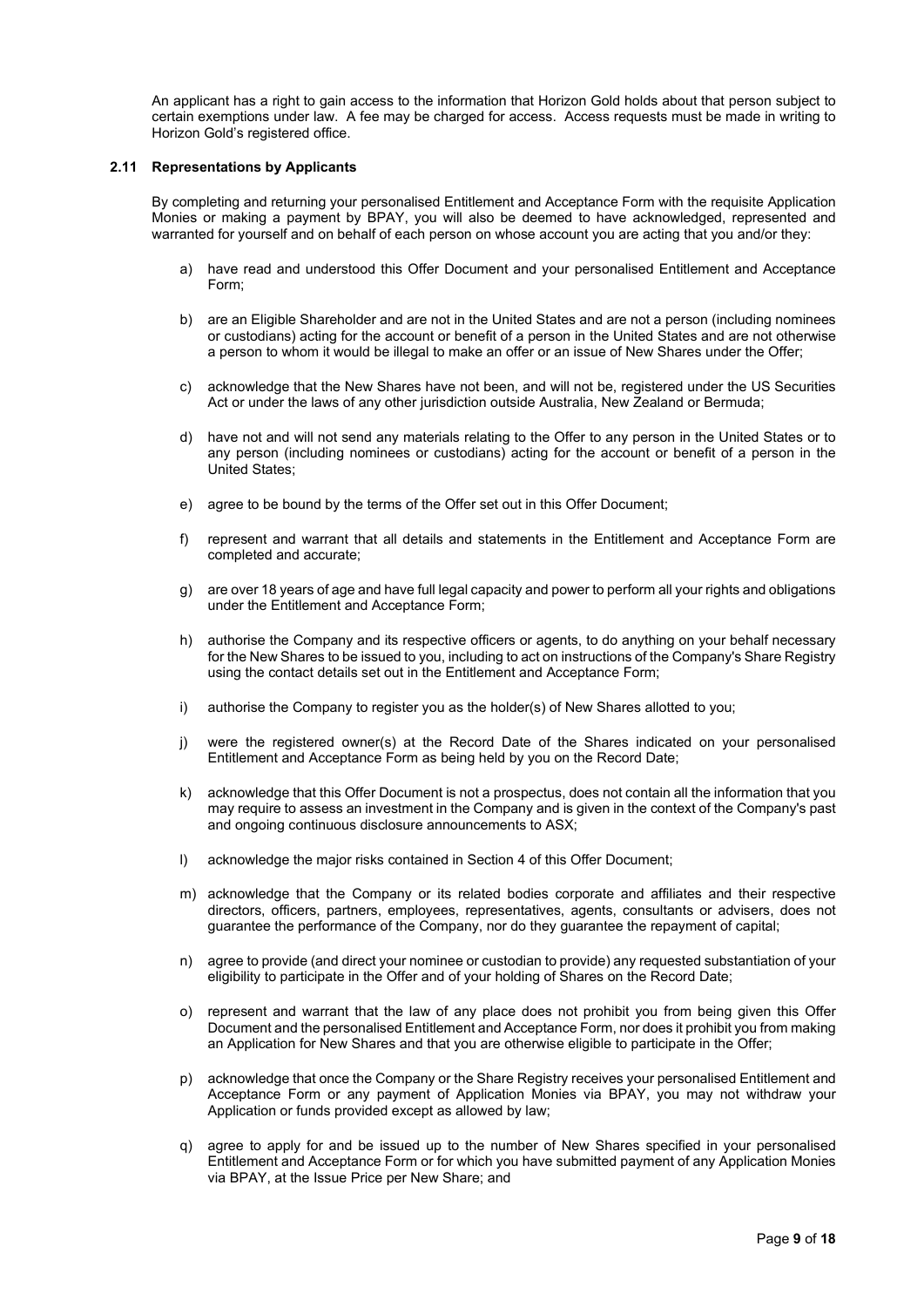r) acknowledge that the information contained in, or accompanying, this Offer Document is not investment or financial product advice or a recommendation that New Shares are suitable for you given your investment objectives, financial situation or particular needs.

# **2.12 Withdrawal**

The Directors may at any time decide to withdraw this Offer Document and the Offer, in which case, the Company will return all Application Monies (without interest) in accordance with the Corporations Act.

# **2.13 Brokerage and stamp duty**

No brokerage fee is payable by Eligible Shareholders who accept their Entitlement. No stamp duty is payable for subscribing for New Shares under the Offer. Please note you may incur brokerage if you choose to sell your Entitlement on ASX.

# **2.14 Enquiries**

Enquiries concerning the Offer should be directed to the Company Secretary on +61 (8) 9336 3388.

# **3. Use of Funds**

The funds to be raised from the Offer will be applied to the following areas:

| Use of Funds                                                                             | Full<br><b>Subscription</b><br>(\$) |
|------------------------------------------------------------------------------------------|-------------------------------------|
| Total raised under the Offer                                                             | 6,983,991                           |
| Less: Costs of issue                                                                     | 30.000                              |
| Net amount raised                                                                        | 6,953,991                           |
| Ongoing exploration, evaluation and drilling activities at the Gum<br>Creek Gold Project | 5,695,000                           |
| General and administration                                                               | 749.000                             |
| Working capital                                                                          | 509,991                             |
| <b>Funds Applied</b>                                                                     | 6,953,991                           |

To the extent that the funds raised fall below the level shown above, the Directors will determine the most appropriate level of expenditure by category and project area, however, funds raised will be firstly applied to expenses of the Offer, exploration and evaluation of the Gum Creek Gold Project and general working capital requirements.

The Directors are of the opinion that on completion of the Offer there will be sufficient working capital for the Company to meet its stated objectives.

# <span id="page-9-0"></span>**4. Risk Factors**

Potential investors in the Company should be aware that subscribing for shares involves a number of risks. The risk factors outlined in this Section and elsewhere in this Offer should be carefully considered by investors when evaluating an investment in the Company. In addition, investors should appreciate that the value of securities on ASX may rise or fall depending on a range of factors beyond the control of the Company. This is especially the case with companies undertaking mining and exploration activities.

Any of the factors set out in this Section or any other factors identified in this Offer may materially affect the financial performance of the Company and the market price of the shares. To that extent the Shares carry no guarantee with respect to the payment of dividends, return on capital or the price at which Shares will trade on ASX.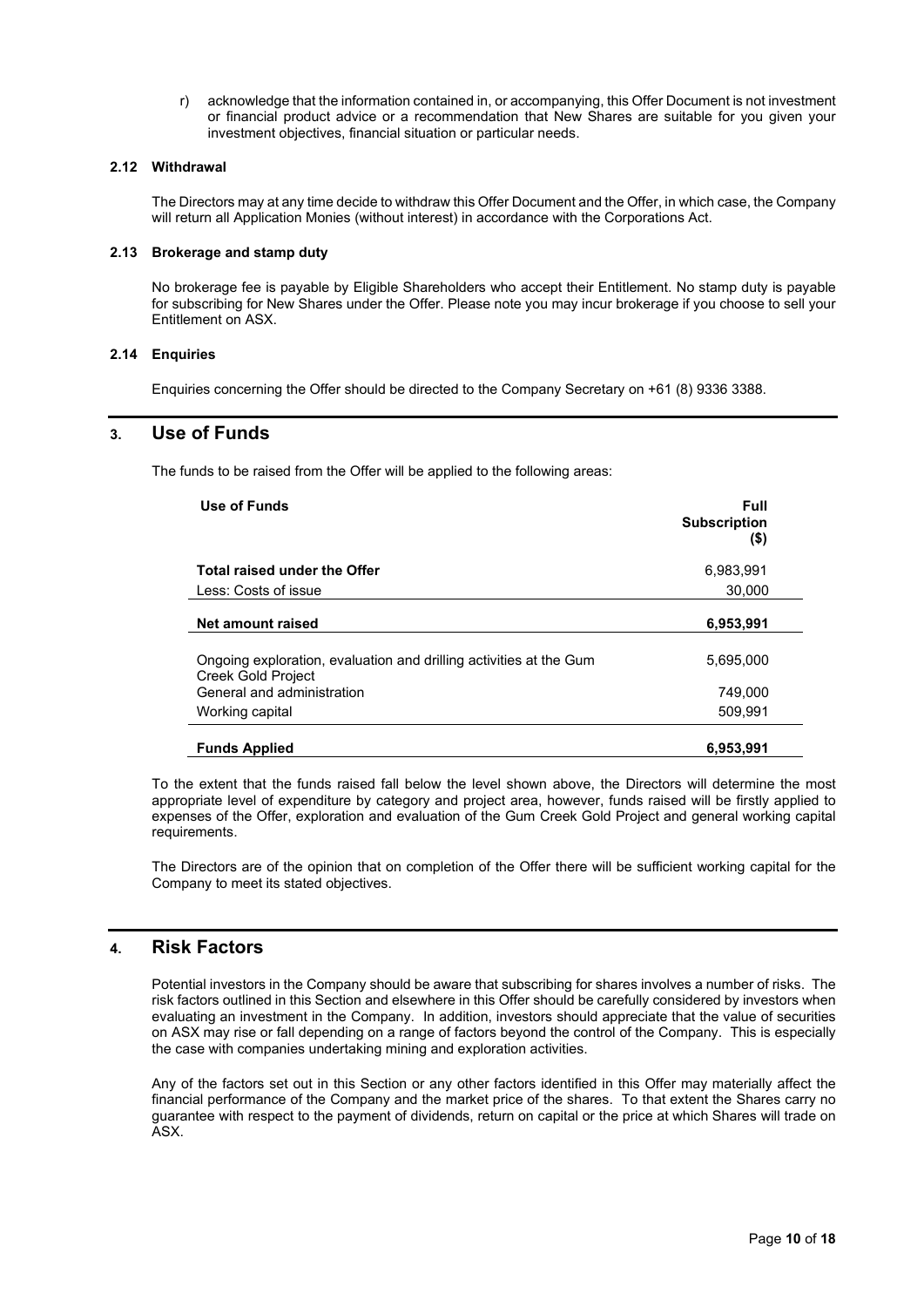The Directors consider that an investment in the Company should be considered speculative due to:

- the recent volatility in publicly listed entities on world stock markets generally, and of mining and exploration companies in particular; and
- the speculative nature of mining and exploration activities.

While the Company plans to take prudent measures to safeguard from, or mitigate its exposure to these risks, many of the risks are outside of the Company's control.

There are a number of risk factors that investors should consider before deciding whether or not to invest in the shares. The principal risk factors include, but are not limited to, the following:

#### **4.1 Security Investments**

Applicants should be aware that there are risks associated with any securities investment. The prices at which the New Shares trade may be above or below the offer price of \$0.35, and may fluctuate in response to a number of factors.

Further, the stock market and in particular the market for mining and exploration companies have experienced price and volume fluctuations that have often been unrelated or disproportionate to the operating performance of such companies. There can be no guarantee that these trading prices will be sustained. These factors may materially affect the market price of the shares, regardless of the Company's operational performance. Neither the Company nor the Directors warrant the future performance of the Company or any return on an investment in the Company.

#### **4.2 Exploration and Development Risks**

Mineral exploration and mining are high risk enterprises, only occasionally providing high rewards. In addition to the normal competition for prospective ground, and the high average costs of discovery of an economic deposit, factors such as demand for commodities, stock market fluctuations affecting access to new capital, sovereign risk, environmental issues, labour disruption, project financing difficulties, foreign currency fluctuations and technical problems all affect the ability of a company to profit from any discovery.

There is no assurance that exploration and development of the mineral interests held by the Company, or any other projects that may be acquired in the future, will result in the discovery of an economic ore deposit. Even if an apparently viable deposit is identified, there is no guarantee that it can be profitably exploited.

The Company has recently completed a thorough geological review of the Gum Creek Gold project and has outlined significant drill programs aimed at increasing existing resources as well as evaluating green fields exploration potential on the tenure.

Mineral Resource Estimates are expressions of judgment based on knowledge, experience and industry practice. Estimates which were valid when made may change significantly when new information becomes available.

In addition, resource estimates are necessarily imprecise and depend to some extent on interpretations, which may prove to be inaccurate. Should the Company encounter mineralisation or formations different from those predicted by past drilling, sampling and similar examinations, resource estimates may have to be adjusted and mining plans may have to be altered in a way which could adversely affect the Company's operations.

#### **4.3 Title**

All of the tenements in which the Company holds or may earn an interest in, will be subject to applications for renewal. The renewal of the term of each tenement is at the discretion of the responsible Minister.

If a tenement is not renewed, the Company may suffer significant damage through loss of the opportunity to develop and discover any mineral resources on that tenement.

#### **4.4 Native Title Risks**

Some or all of the mining tenements held by the Company may be subject to native title claims in the future. Should a native title claim be lodged in respect to one of the Company's mining tenements, it may have a material adverse effect on the Company's business and its financial condition and performance.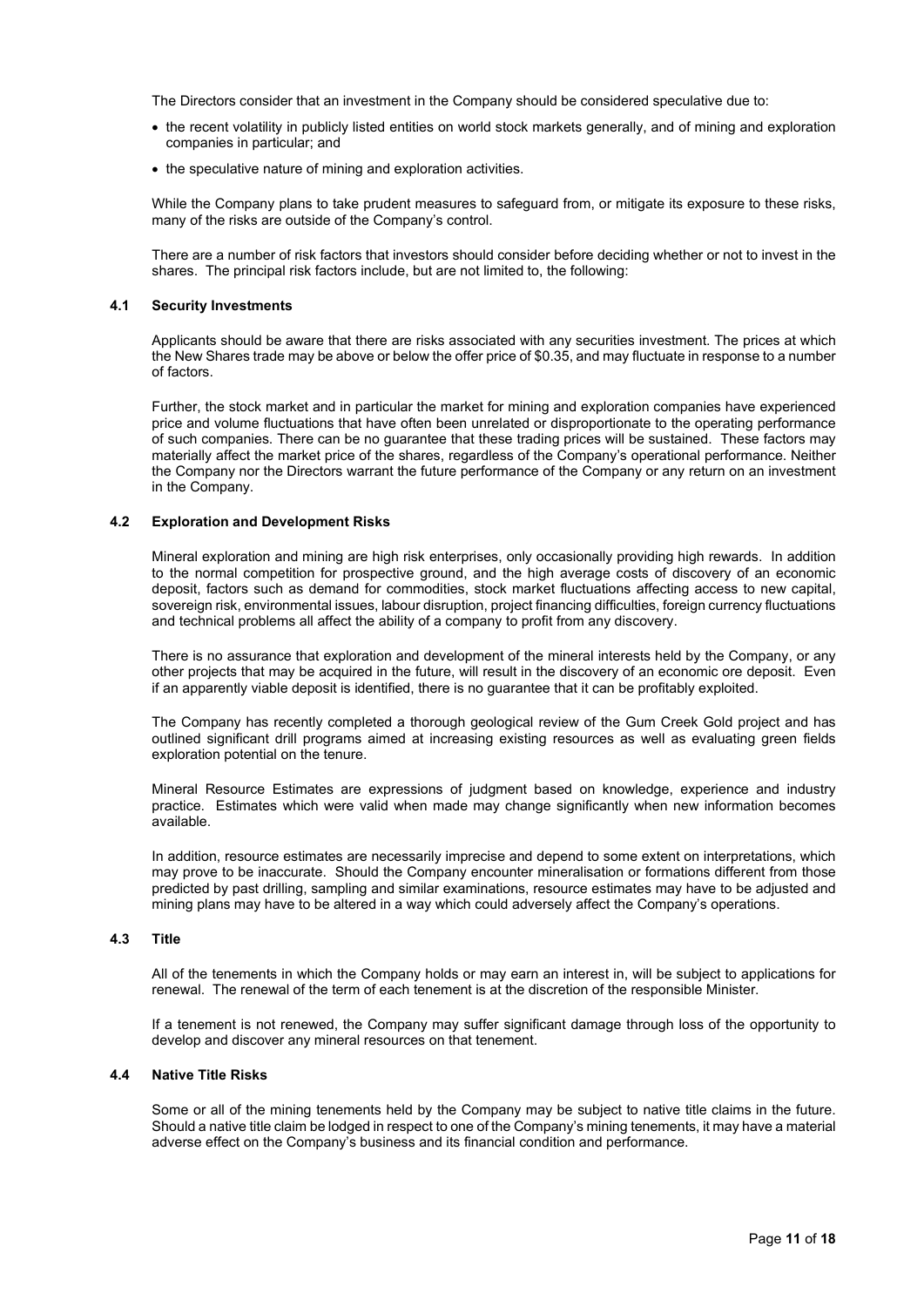#### **4.5 Policies and Legislation**

Any material adverse changes in government policies or legislation affecting mining and exploration activities may affect the viability and profitability of the Company.

#### **4.6 Joint Venture Parties and Contractors**

The Directors are unable to predict the risk of:

- financial failure or default by a participant in any joint venture to which the Company is, or may become, a party; or
- insolvency or other managerial failure by any of the contractors used by the Company in its exploration or other activities; or
- insolvency or other managerial failure by any of the other service provider used by the Company for any activity.

#### **4.7 Future Capital Needs and Additional Funding**

The future capital requirements of the Company will depend on many factors including the results of any future exploration and work programs, and the ability to successfully exploit identified mineral deposits. The Company believes its available cash and the net proceeds of this Offer should be adequate to fund the continued exploration and development of the projects and other Company objectives as stated in this Offer.

Should the Company require additional funding there can be no assurance that additional financing will be available on acceptable terms, or at all. Any inability to obtain additional finance, if required, would have a material adverse effect on the Company's business and its financial condition and performance.

#### **4.8 Operating Risks**

Many of the Company's mineral assets are in a pre-development phase. As a result, the Company will be subject to all the risks inherent in the establishment of new mining operations. No assurances can be given to the level of viability that the Company's operations may achieve.

The operations of the Company, if and when it commences production, may be disrupted by a variety of risks and hazards which are beyond the control of the Company, including environmental hazards, industrial accidents, technical failures, labour disputes, unusual or unexpected rock formations, flooding and extended interruptions due to inclement or hazardous weather conditions, fire, explosions and other incidents beyond the control of the Company.

These risks and hazards could also result in damage to, or destruction of, production facilities, personal injury, environmental damage, business interruption, monetary losses and possible legal liability. While the Company currently intends to maintain insurance within ranges of coverage consistent with industry practice, no assurance can be given that the Company will be able to obtain such insurance coverage at reasonable rates (or at all), or that any coverage it obtains will be adequate and available to cover any such claims.

#### **4.9 Commodity Price Volatility**

It is anticipated that any revenues derived from mining will primarily be derived from the sale of gold. Consequently, any future earnings are likely to be closely related to the price of gold and the terms of any offtake agreements which the Company enters into.

Gold price may fluctuate and is affected by numerous factors beyond the control of the Company.

Moreover, the price of gold is affected by macroeconomic factors such as expectations regarding inflation, interest rates, currency and exchange rate fluctuations, and global demand for, and supply of, the metal as well as general global economic conditions. These factors may have an adverse effect on the Company's exploration, development and production activities, as well as on its ability to fund those activities.

# **4.10 Environmental Risks**

The Company's projects are subject to Western Australian and Federal Australian laws and regulations regarding environmental matters and the discharge of hazardous wastes and materials. As with all mining projects, these projects would be expected to have a variety of environmental impacts should development proceed. The Company intends to conduct its activities in an environmentally responsible manner and in accordance with applicable laws.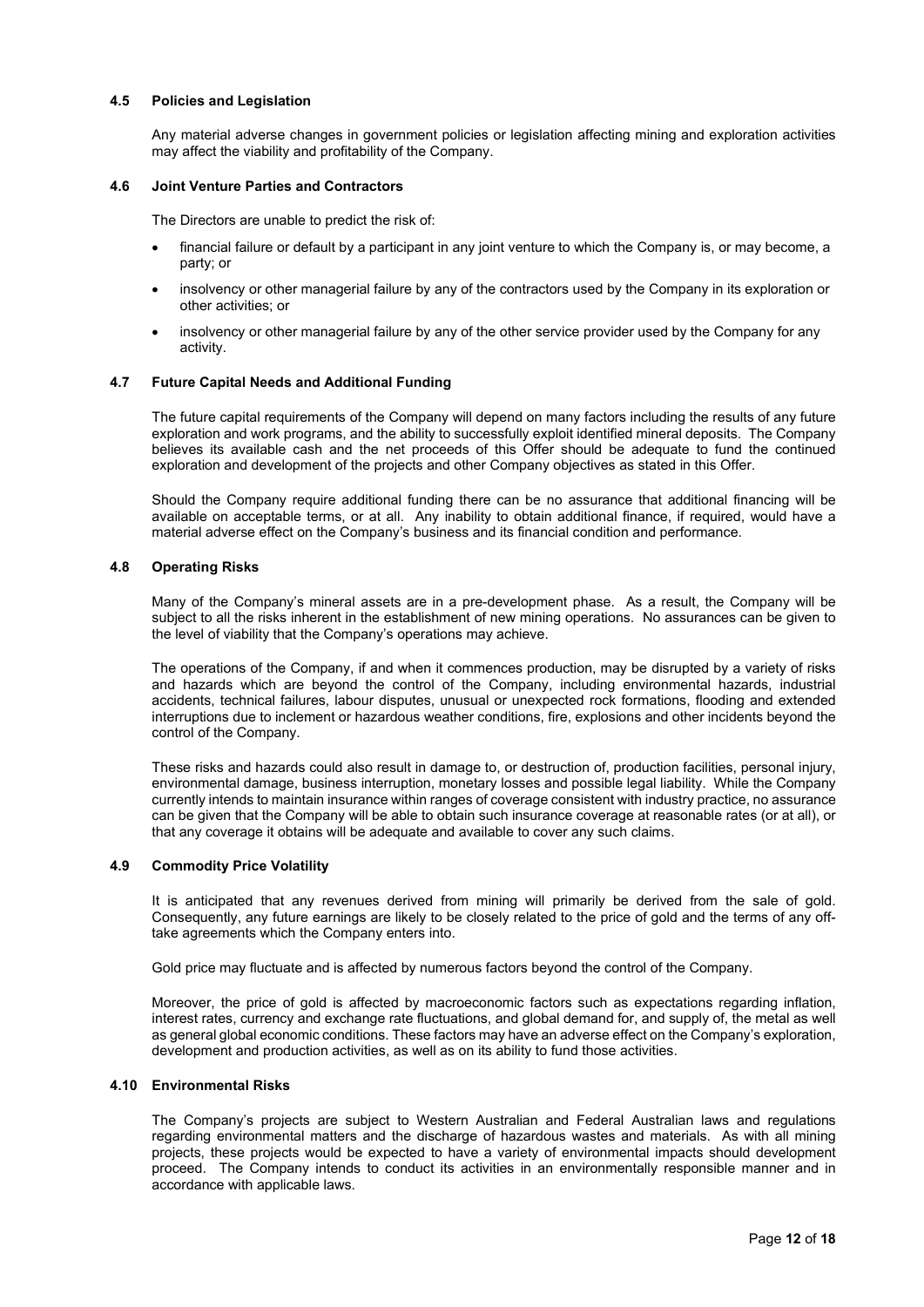#### **4.11 Economic Risk**

Changes in customer preference or the general economic climate in which the Company operates may adversely affect the financial performance of the Company. Factors which may contribute to that general economic climate include the level of direct and indirect competition against the Company, industrial disruption in Australia, the rate of growth of Australia's gross domestic product, interest rates and the rate of inflation.

#### **4.12 Litigation risk**

The Company is subject to litigation risks. Companies operating in all industries, including the minerals exploration industry, are subject to legal claims, with and without merit. Defence and settlement costs of legal claims can be substantial, even with respect to claims that have no merit.

Due to the inherent uncertainty of the litigation process, the resolution of any particular legal proceeding to which the Company is or may become subject could have a material effect on its financial position, results of operations or the Company's activities.

#### **4.13 Reliance on Key Personnel**

The Company is reliant on a number of key employees. The loss of one or more of its key personnel could have an adverse impact on the business of the Company.

#### **4.14 Tax Reform**

The Australian Government has indicated that it may introduce further tax reform. The introduction and scope of this further tax reform is uncertain. Until the precise nature of this reform is determined, the Company is not able to give any assurance as to the impact on its operating and financial performance.

# **4.15 COVID-19**

The global economic outlook is facing uncertainty due to the current COVID-19 pandemic, which has been having, and is likely to continue to have, a significant impact on global capital markets, commodity prices and foreign exchange rates (including the USD / AUD rate).

To date, COVID-19 has not had any material impact on the Company's operations, however, any changes to infection rates within Western Australia or Australia as a whole may result in the Company's operations being suspended or otherwise disrupted for an unknown period of time, which may have an adverse impact on future cash flows and financial condition.

Supply chain disruptions resulting from the COVID-19 pandemic and measures implemented by governmental authorities around the world to limit the transmission of the virus (such as travel bans and quarantining) may, in addition to the general level of economic uncertainty caused by the COVID-19 pandemic, also adversely impact the Company's operations, financial position and prospects.

The Company has implemented a COVID-19 management plan across its business at all locations in order to minimise the risk of infection for individuals. This includes non-essential travel bans for personnel and working from home, when appropriate.

The Company's COVID-19 management plan is reviewed and updated based on the latest guidance from health professionals and the government as the situation develops.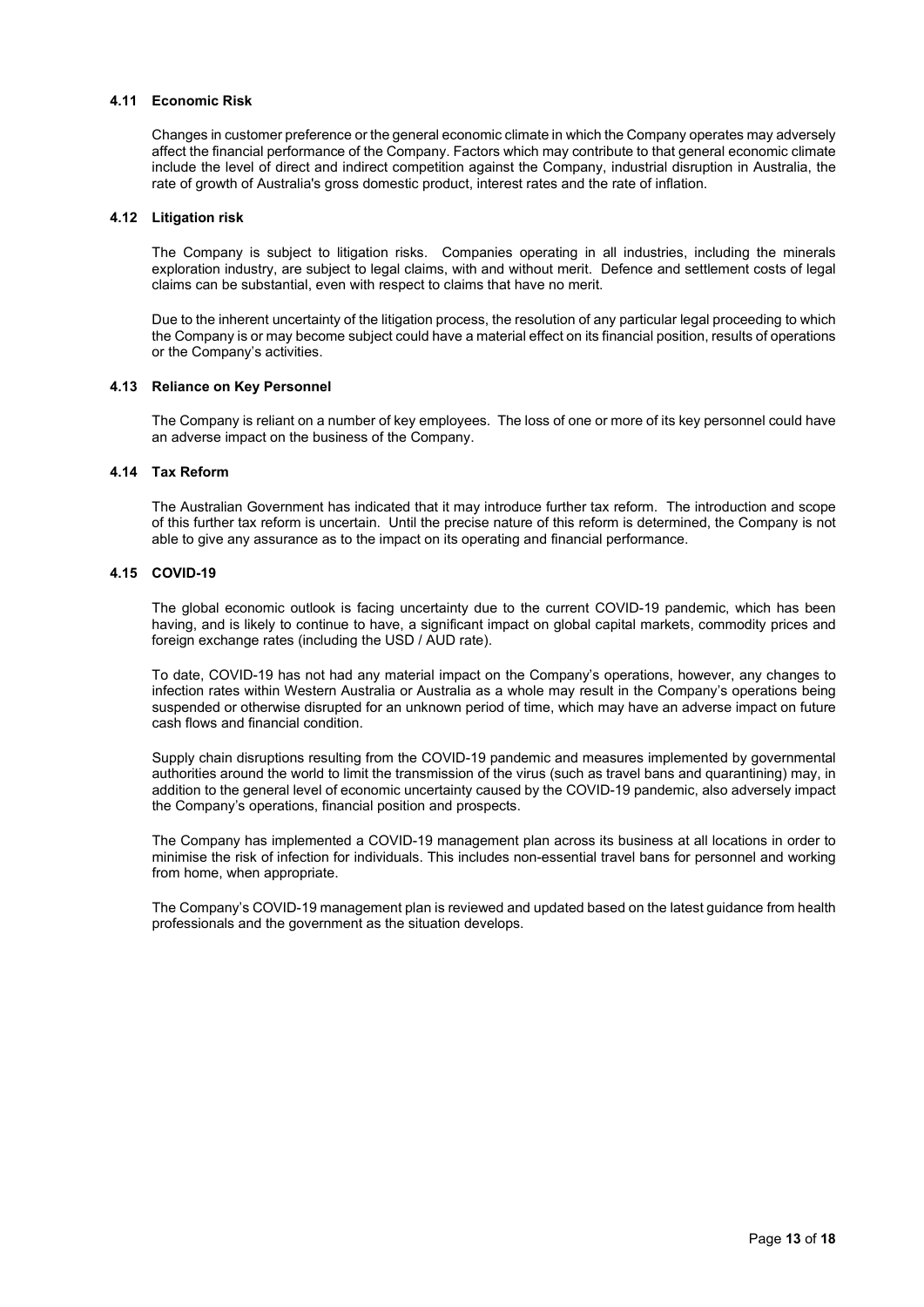# **5. Effect of the Offer**

# **5.1 Capital Structure on Completion of the Offer**

# *Assuming Full Subscription*

| <b>Issued Capital</b>                    | <b>Notes</b> | <b>Number of Shares</b> |  |
|------------------------------------------|--------------|-------------------------|--|
| Issued shares at the date of this Offer  |              | 87,798,747              |  |
| Shares issued under the Offer            |              | 19,954,260              |  |
| Total shares on issue on completion      |              | 107,753,007             |  |
| Issued options at the date of this offer | 2            | 1,000,000               |  |
| Total securities on issue on completion  |              | 108,753,007             |  |

1 *Assumes that the Offer is fully subscribed.*

2 *Options are exercisable at 45.3 cents and expire on 14 December 2023* 

# **5.2 Effect of Offer on control of the Company**

Eligible Shareholders should note that if they do not subscribe for their Entitlement, their holdings will be diluted. Examples of how such dilution may impact Shareholders are detailed in the table below.

| <b>Shareholder</b> | Holding as at<br><b>Record Date</b> | % at Record<br>Date (subject)<br>to rounding) | <b>Entitlement</b><br>under the Offer<br>(subject to<br>rounding) | <b>Holding if Offer not</b><br>taken up (assuming<br>all Shares are issued<br>under the<br>Offer/Shortfall) | $%$ post<br>completion of<br>the Offer<br>(subject to<br>rounding) $1$ |
|--------------------|-------------------------------------|-----------------------------------------------|-------------------------------------------------------------------|-------------------------------------------------------------------------------------------------------------|------------------------------------------------------------------------|
| Shareholder 1      | 10.000.000                          | 11.39%                                        | 2.000.000                                                         | 10.000.000                                                                                                  | 9.28%                                                                  |
| Shareholder 2      | 5.000.000                           | 5.69%                                         | 1.000.000                                                         | 5.000.000                                                                                                   | 4.64%                                                                  |
| Shareholder 3      | 1.000.000                           | 1.14%                                         | 200.000                                                           | 1.000.000                                                                                                   | 0.93%                                                                  |
| Shareholder 4      | 100.000                             | 0.11%                                         | 20.000                                                            | 100.000                                                                                                     | 0.09%                                                                  |
| Shareholder 5      | 50.000                              | $0.06\%$                                      | 10.000                                                            | 50.000                                                                                                      | 0.05%                                                                  |
| Shareholder 6      | 10.000                              | 0.01%                                         | 2.000                                                             | 10.000                                                                                                      | 0.01%                                                                  |

<sup>1</sup> The dilutionary effect shown in the table is the maximum percentage on the assumption that those Entitlements not taken up are dealt with as Shortfall Shares and are placed by the Company.

The Company's major shareholder and Directors have indicated that they intend to take up their full Entitlements under the Offer. Based on these confirmations, the maximum increase in voting power of any existing shareholder through taking up their entitlement would be from 68.77% to 72.55%. However, in the event that the Company's major shareholder taking up its Entitlements would result in the major shareholder increasing its voting power more than 3% from the level it had 6 months prior to the acquisition, the Company and the major shareholder have agreed to reduce the major shareholder's take up in order to keep its increase in voting power below 3% from that level.

Control will be affected by the level of applications under the Offer. The final percentage interests held by shareholders of the Company is dependent on the extent to which other Eligible Shareholders take up their Entitlements. The Company expects that the potential effect of the issue of shares under the Entitlement Issue on the control of the Company will be minimal.

No New Shares will be issued to any Eligible Shareholder if, in the view of the Directors, to do so would increase that Eligible Shareholder's voting power in the Company above 19.9% or otherwise result in a breach of the Listing Rules, the Corporations Act or any other applicable law.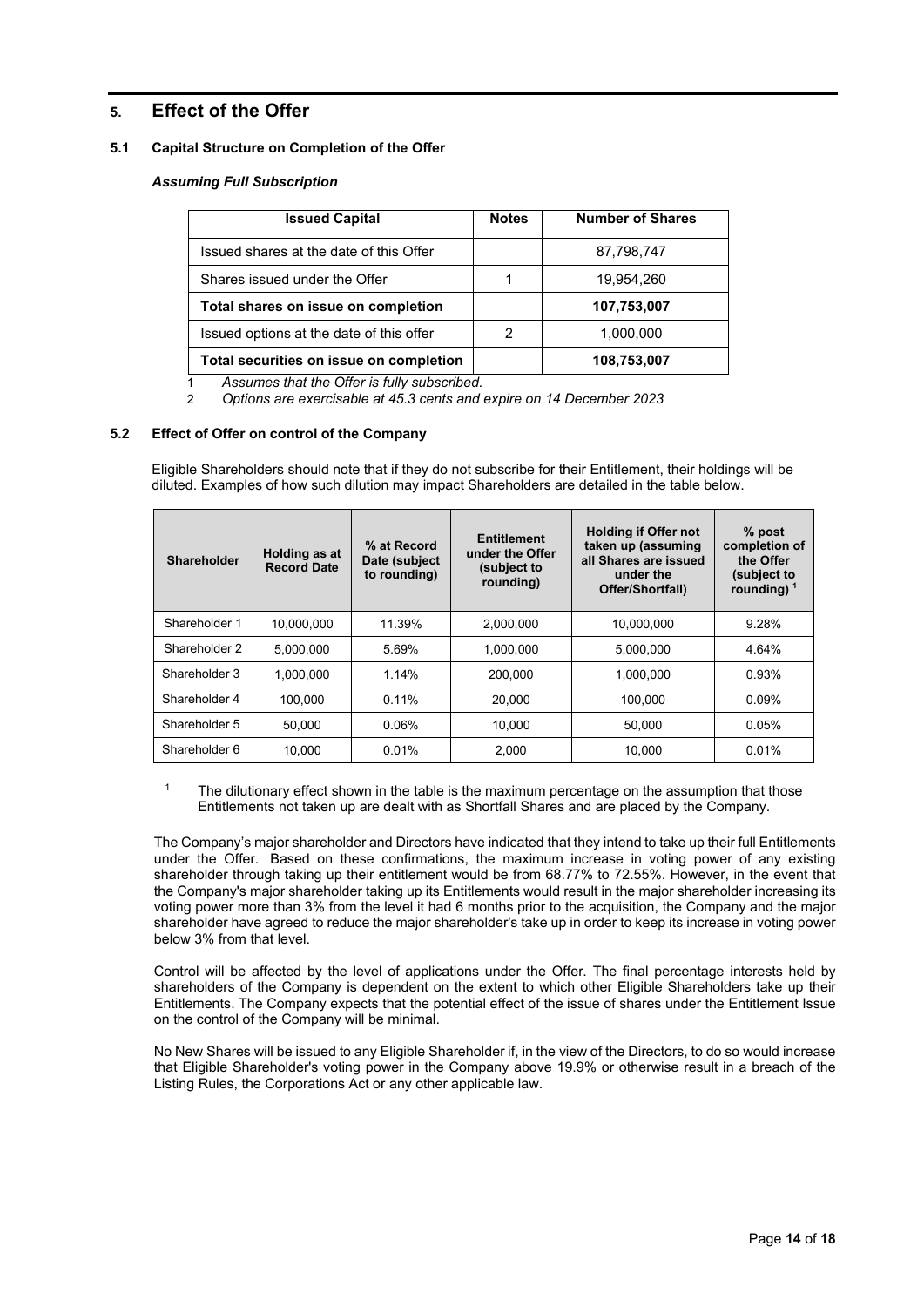#### **6. Action Required by Shareholders**

#### **6.1 Acceptance of shares under this Offer Document**

Should you wish to accept all of your Entitlement to subscribe for New Shares, then applications for New Shares under this Offer Document must be made on the Entitlement and Acceptance Form which accompanies this Offer Document, in accordance with the instructions referred to in this Offer Document and on the Entitlement and Acceptance Form. Please read the instructions carefully.

#### **If you are using the BPAY facility as per the instruction on the Entitlement and Acceptance form you do not need to return the form as your acceptance and details are recorded electronically. BPAY is the fastest and easiest way to apply and is recommended by the Share Registry in light of delays to postal services caused by the COVID-19 pandemic.**

If you wish to pay manually, please complete the Entitlement and Acceptance Form by filling in the details in the spaces provided and attach a cheque for the amount indicated on the Entitlement and Acceptance Form.

Completed Entitlement and Acceptance Forms must be accompanied by a cheque in Australian dollars, crossed 'Not Negotiable' and made payable to 'Horizon Gold Limited' and lodged at any time after the issue of this Offer Document so that they are received on or before the Closing Date at Horizon Gold's share registry (by post) at the address in Section 6.5.

If you take up and pay for all of your Entitlement, before the close of the Offer, it is expected that you will be issued New Shares on 16 April 2021. Horizon Gold's decision on the number of New Shares to be issued will be final. Acceptance of any applications is subject to compliance with the Corporations Act, Foreign Acquisitions and Takeovers Act 1975 (Cth) and other applicable laws.

Horizon Gold also reserves the right (in its absolute discretion) to reduce the number of New Shares issued if Horizon Gold believes an applicant's claim to be overstated or if an applicant or their nominees fail to provide information to substantiate their claims to Horizon Gold's satisfaction.

Please also see Sectio[n 2.4](#page-5-1) which contains further details regarding any Shortfall Shares.

#### **6.2 If you wish to sell all your Entitlement on ASX**

Follow the instructions on the bottom section of the front of the accompanying Entitlement and Acceptance Form marked "Sale of your Entitlement rights in full by your Stockbroker/Agent".

Entitlement trading on the ASX commences on 15 March 2021 and the sale of your Entitlement must be completed by the close of trading on the ASX on 31 March 2021 when Entitlement trading ceases.

#### **6.3 If you wish to take up part of your Entitlement and sell the balance of your Entitlement on the ASX**

Complete the accompanying Entitlement and Acceptance Form for that part of your entitlement that you wish to accept, complete payment via BPAY or return the form and payment to the registry in the envelope provided and follow the instructions on the bottom section of the front of the Form marked "Sale of your Entitlement rights in part by your Stockbroker/Agent and take up the balance" for the balance of the Entitlement that you wish to sell on the ASX.

Entitlement trading commences on the ASX on 15 March 2021 and the sale of your Entitlement must be completed by the close of trading on the ASX on 31 March 2021, when Entitlement trading ceases.

#### **6.4 If you wish to transfer all or part of your Entitlement to another person other than on the ASX**

Forward a completed standard renunciation form(s) (obtainable from your stockbroker or from the share registry) together with your Entitlement and Acceptance Form completed by both the transferor and transferee and the transferee's payment for the amount due in respect of the entitlement to be taken up by the transferee (being the number of New Shares taken up by the transferee multiplied by \$0.35) to the share registry so that it is received by the share registry no later than 5.00pm WST on 9 April 2021. The addresses of the share registry are:

by mail to: Computershare Investor Services Pty Limited GPO Box 505 Melbourne, Victoria 3001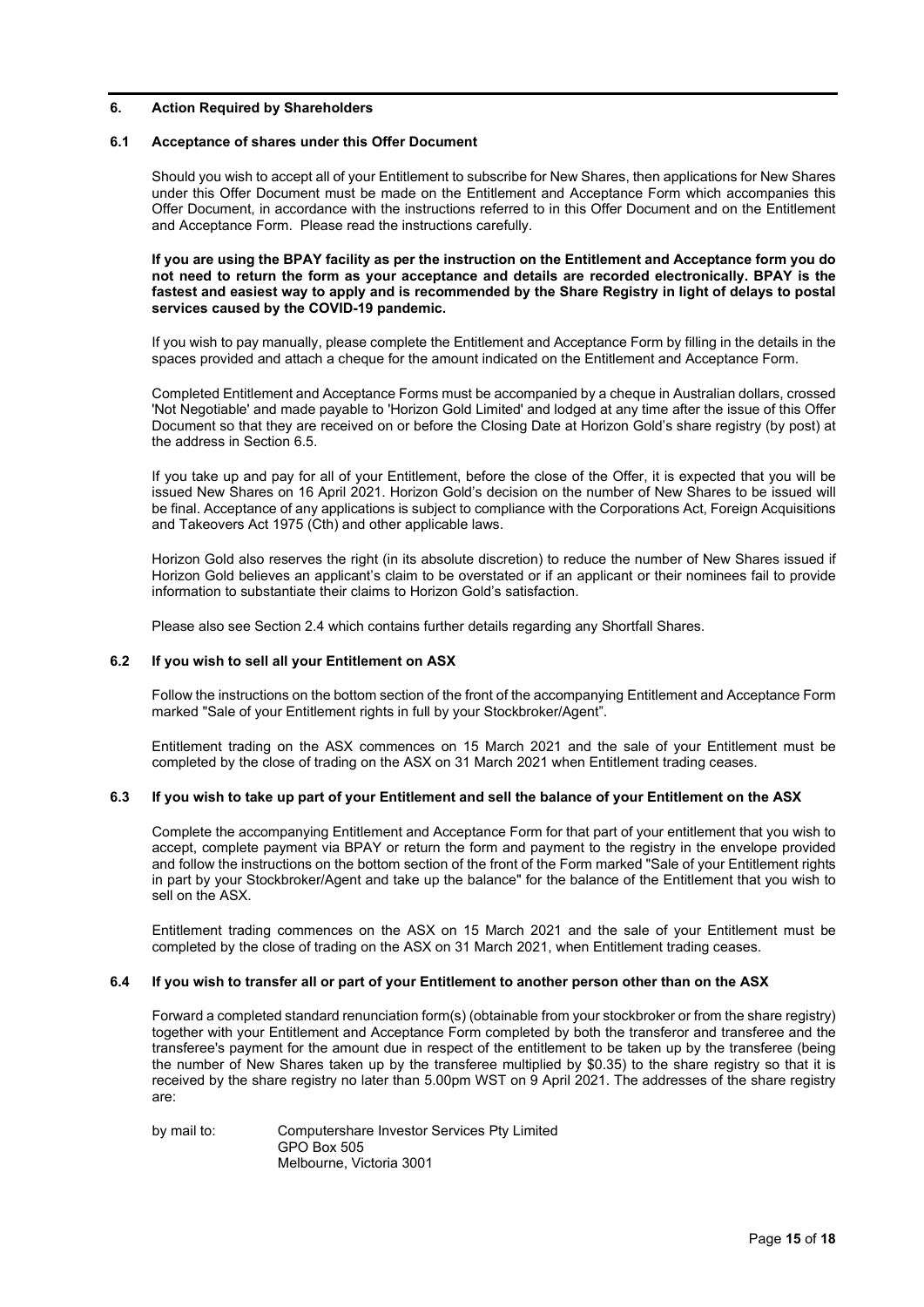#### or by courier to: Computershare Investor Services Pty Limited 452 Johnson Street Abbotsford VIC 3067

## **6.5 If you wish to take up part of your Entitlement only**

Should you wish to only take up part of your Entitlement, then applications for New Shares under this offer must be made on the Entitlement and Acceptance Form which accompanies this document in accordance with the instructions referred to in this document and on the Entitlement and Acceptance Form. Please read the instructions carefully.

Please complete the Entitlement and Acceptance Form by filling in the details in the spaces provided, including the number of New Shares you wish to accept and the amount payable (calculated at \$0.35 per New Share accepted), and attach a cheque for the appropriate Application Monies.

Completed Entitlement and Acceptance Forms must be accompanied by a cheque in Australian dollars, crossed "Not Negotiable" and made payable to "Horizon Gold Limited" and lodged at any time after the issue of this offer document so that they are received on or before the Closing Date at the Company's share registry (by post) to:

By Post Computershare Investor Services Pty Limited GPO Box 505 Melbourne VIC 3001

**If you are using the BPAY facility as per the instruction on the Entitlement and Acceptance form you do not need to return the form as your acceptance and details are recorded electronically. You simply pay by BPAY the amount corresponding to the number of New Shares you wish to accept. BPAY is the fastest and easiest way to apply and is recommended by the Share Registry in light of delays to postal services caused by the COVID-19 pandemic.**

#### **6.6 Entitlements not taken up**

If you do not wish to accept any of your Entitlement, you are not obliged to do anything. In that case, New Shares not accepted by the Closing Date may be allocated as Shortfall Shares in accordance with Sectio[n 2.4](#page-5-1) and you will receive no benefit under your Entitlement.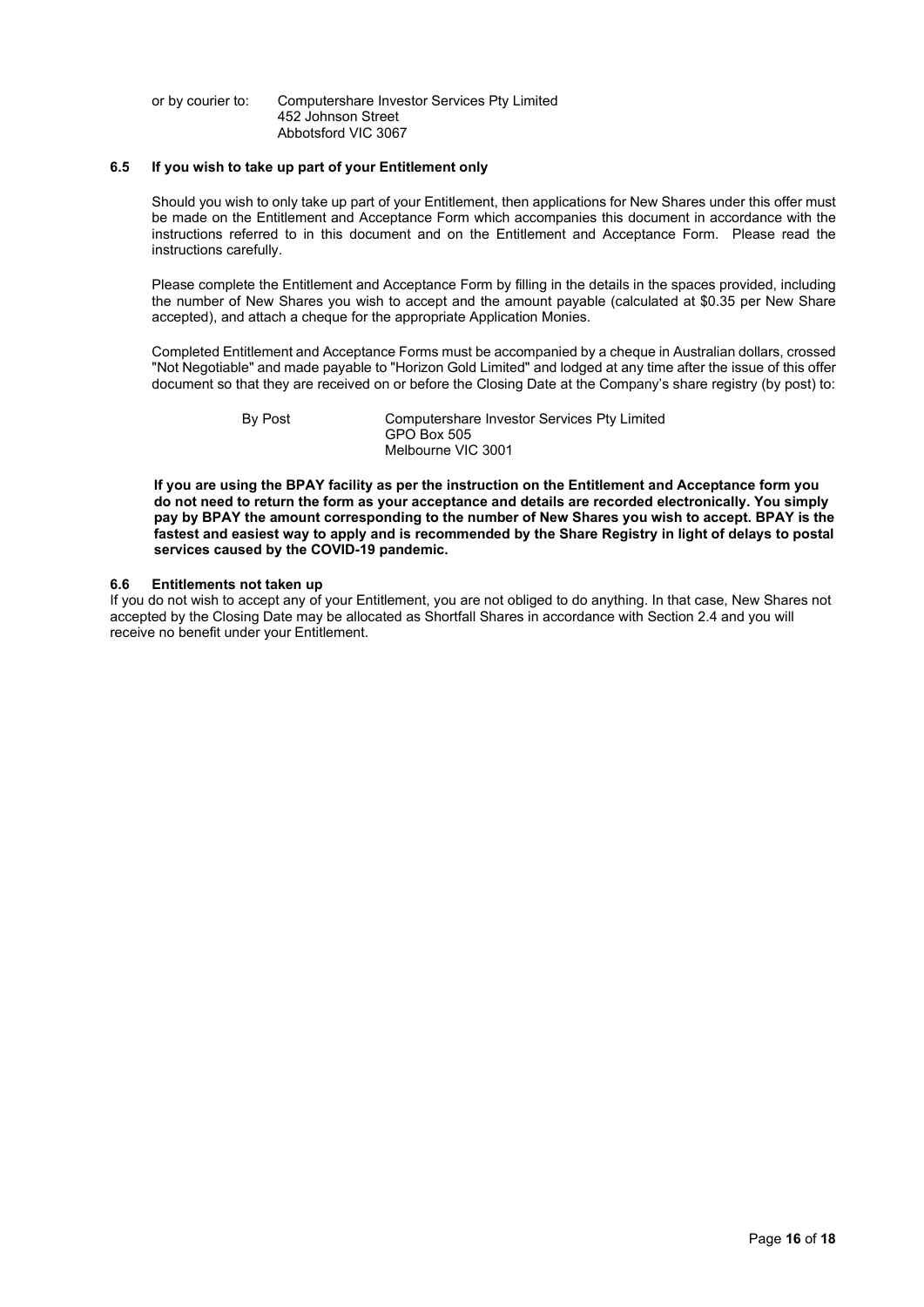# **7. Defined Terms**

**Application Monies** means application monies for New Shares received by the Company from a person who submits an Entitlement and Acceptance Form.

**ASIC** means the Australian Securities and Investments Commission.

**ASX** means ASX Limited ACN 008 624 691 or, where the context permits, the Australian Securities Exchange operated by ASX Limited.

**Closing Date** means the date on which the Offer closes, being 5.00 pm (AWST) on 9 April 2021.

**Company** means Horizon Gold Limited (ACN 614 175 923).

**Corporations Act** means *Corporations Act 2001* (Cth).

**Directors** means the directors of the Company.

**Entitlement** means the entitlement of an Eligible Shareholder to participate in the Offer.

**Entitlement and Acceptance Form** means the Entitlement and Acceptance Form attached to, or accompanying this Offer Document, that sets out the Entitlement of an Eligible Shareholder to subscribe for New Shares pursuant to the Offer.

**Ineligible Shareholder** has the meaning given in Section 2.7.

**Listing Rules** means the Listing Rules of the ASX.

**New Share** means a new Share proposed to be issued pursuant to the Offer.

**Nominee** has the meaning given in Section 2.7.

**Offer** means the offer described in Sectio[n 2.1.](#page-4-1)

**Offer Document** means this Offer Document dated 10 March 2021.

**Record Date** means 16 March 2021.

**Section** means a section of this Offer Document.

**Share** means an ordinary fully paid share in the capital of the Company.

**Shareholder** means a holder of Shares.

**Share Registry** means Computershare Investor Services Pty Limited.

**Shortfall Shares** has the meaning given in Sectio[n 2.4.](#page-5-1)